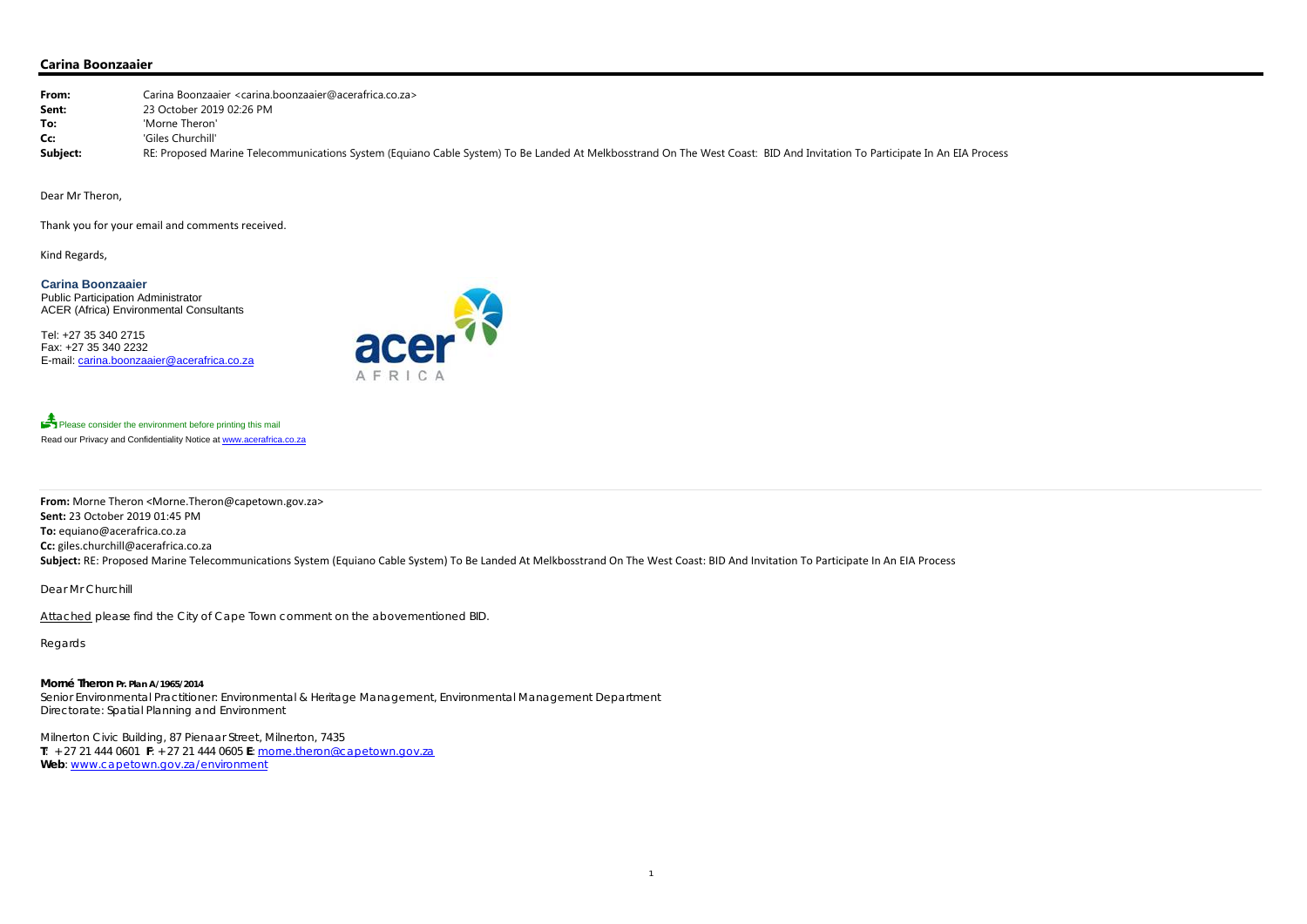

**From:** ACER - Public Participation [mailto:publicparticipation@acerafrica.co.za] **Sent:** 18 September 2019 02:52 PM **To:** Morne Theron **Subject:** Proposed Marine Telecommunications System (Equiano Cable System) To Be Landed At Melkbosstrand On The West Coast: BID And Invitation To Participate In An EIA Process

18 September 2019

Dear Mr. Morné Theron,

# **PROPOSED MARINE TELECOMMUNICATIONS SYSTEM (EQUIANO CABLE SYSTEM) TO BE LANDED AT MELKBOSSTRAND ON THE WEST COAST OF SOUTH AFRICA**

Submarine telecommunications cables are important for international telecommunications networks, transporting almost 100% of transoceanic internet traffic throughout the world (www.iscpc.org). This is significant because i access to affordable international bandwidth is key to economic development in every country.

# **BACKGROUND INFORMATION AND INVITATION TO PARTICIPATE IN AN ENVIRONMENTAL AUTHORISATION PROCESS (ENVIRONMENTAL IMPACT ASSESSMENT)**

#### **Project Background**

The purpose of this project is to install a fibre optic submarine cable to provide international high-speed connectivity and reliability. Businesses and consumers will benefit from enhanced capacity and reliability for ser TV broadcasting, internet services, video conferencing, advanced multimedia and mobile video applications. Internet traffic is growing exponentially as the appetite for new applications, like cloud computing and on-demand Furthermore, the demand for new connectivity reflects an end-user and business environment in which high capacity data transmission is essential for sustainable growth and development.

Communication via submarine telecommunications cables generally allows for lower cost, better performance and greater capacity (throughput) than that available via satellite. Improvement in Africa's information technology telecommunications cables will help strengthen development in Africa and support economic growth and opportunities on the continent.

Telkom SA SOC Limited, acting through its Openserve division (hereafter referred to as "Openserve"), intends to install a submarine telecommunications cable, called the Equiano Cable System, to link South Africa with key i telecommunications hubs in West Africa (Nigeria) and Europe (Portugal). As the designated Landing Partner of the Equiano Cable System in South Africa, Openserve has the required licenses to operate this system in South Afr local permits to land the Equiano Cable System at Melkbosstrand, Western Cape.

Alcatel Submarine Networks (ASN) has been appointed as the supplier and installer of the Equiano Cable System connecting Africa and Europe. The system is to be installed in phases. The first phase ("Baseline System") will cable landings at:

- **□ South Africa: Melkbosstrand.**
- Portugal: Lisbon (Sesimbra).
- □ Nigeria: Lagos.

Through the Equiano Cable System, Openserve will facilitate more affordable and effective transport of voice, data, internet and television services in South Africa. Furthermore, the cable will support the objectives set o Africa's Development (NEPAD) and provide a means of fulfilling the South African Government's requirements in terms of digital television broadcasting in the country. The Equiano Cable System will have an initial design ca per second.

The current Environmental Impact Assessment Regulations, 2014 (as amended 2017) published under Section 24(5) read with Sections 24, 24D and 44 of the National Environmental Management Act, 1998 (Act No. 107 of 1998) (as a to this project.

Based on these regulations, the Environmental Assessment Practitioner (EAP) must complete Scoping and an Impact Assessment within 300 days of acceptance of the Application for Authorisation by the competent authority, viz. of Environment, Forestry and Fisheries (DEFF). DEFF is the competent authority for the issuing of environmental authorisation because the Equiano Cable System traverses' international boundaries. It is also envisaged that required from the Department of Human Settlements, Water and Sanitation in terms of Chapter 4 of the National Water Act, 1998 (Act No 36 of 1998), particularly Section 40(4).

On behalf of Openserve and ASN, ACER will fulfil the role and responsibilities of EAP, undertaking the Environmental Impact Assessment (EIA), the associated public participation process, and submitting the required applica documentation to DEFF for consideration and decision-making.

### **Environmental Legislation**